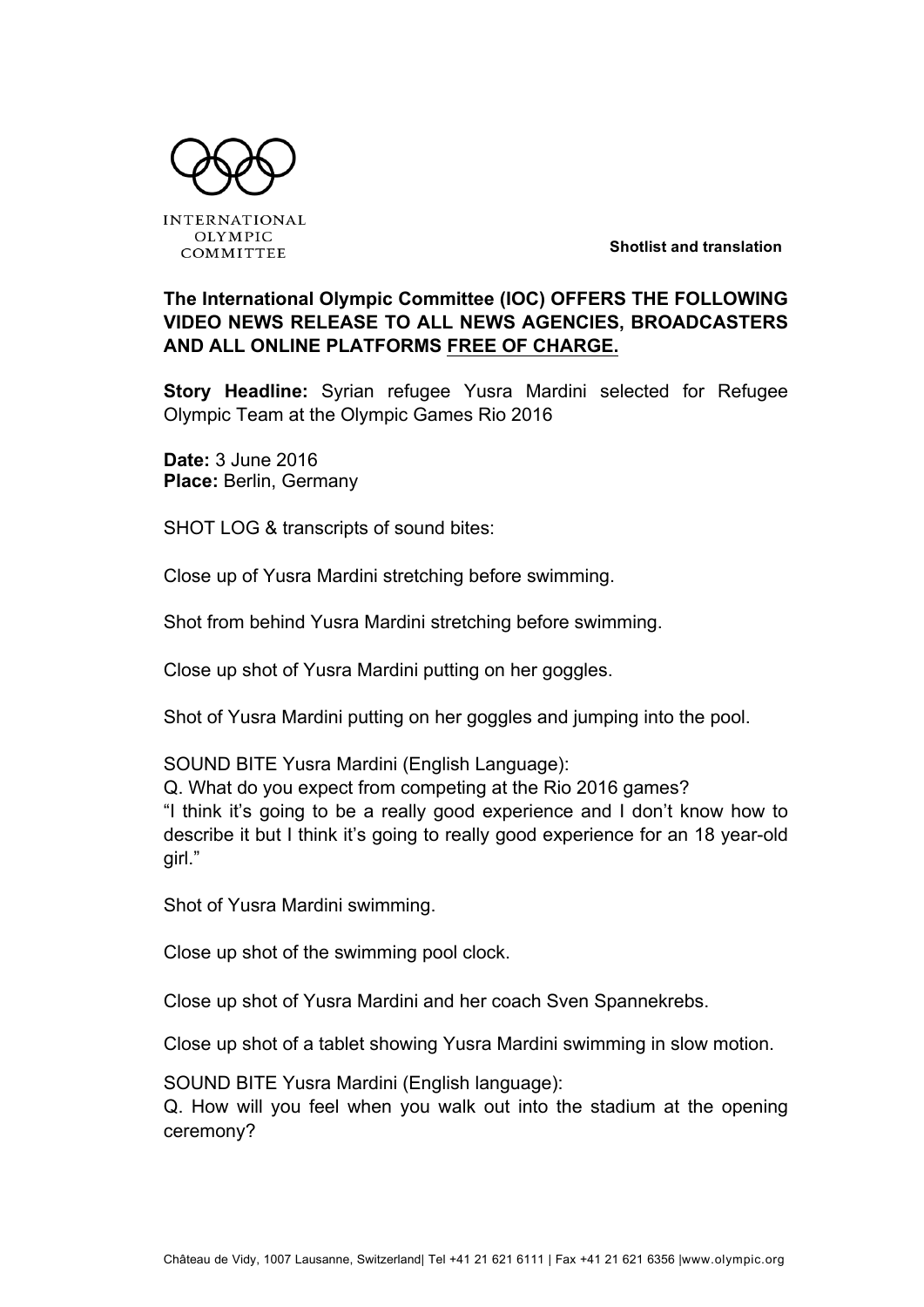



"I think I will think about my family and my coach, my friends and everyone who's helped me and I will think how proud I am that I did it and I will try and go back – a lot of sports people haven't done that and a lot of sports people don't have the power for that so I'm quite proud and I think I will be crying, too."

Close up shot of Yusra Mardini swimming.

SOUND BITE Yusra Mardini (English language):

Q. What will you change in your preparation now that you know you will compete at the Rio 2016 games?

"Because you know it's really hard that like you're going at a high level so you have to try really hard, but I think it will stay the same because we are already focused on everything and we have our plan and know what we are going to do."

Close up shot of Yusra Mardini after swimming.

Shot of Yusra Mardini sitting poolside.

Close up shot of Yusra Mardini putting on her goggles.

SOUND BITE Yusra Mardini (English language):

Q. What do you remember from that dangerous trip in a small boat to the island of Lesbos?

"It was all the people on the boat were praying and I'm describing it funny now because it was a long time ago but it was really hard. Me and my sister were in the water but before my sister told me 'if something happens, don't help anyone; but then she gets in the water and helped them. But it was quite hard to think that you're a swimmer and you're going to end up dying in the water which you know the best. The bad thing was only four from 20 knew how to swim on the boat and when I was in the water everyone was crying on the boat and telling me 'you're a great girl' and I was like 'shut up leave me alone now' but actually I had to be funny even so close to death because there was a six year-old boy on the boat and I had to some 'smiles' at him because I didn't want him to think we were dying or something."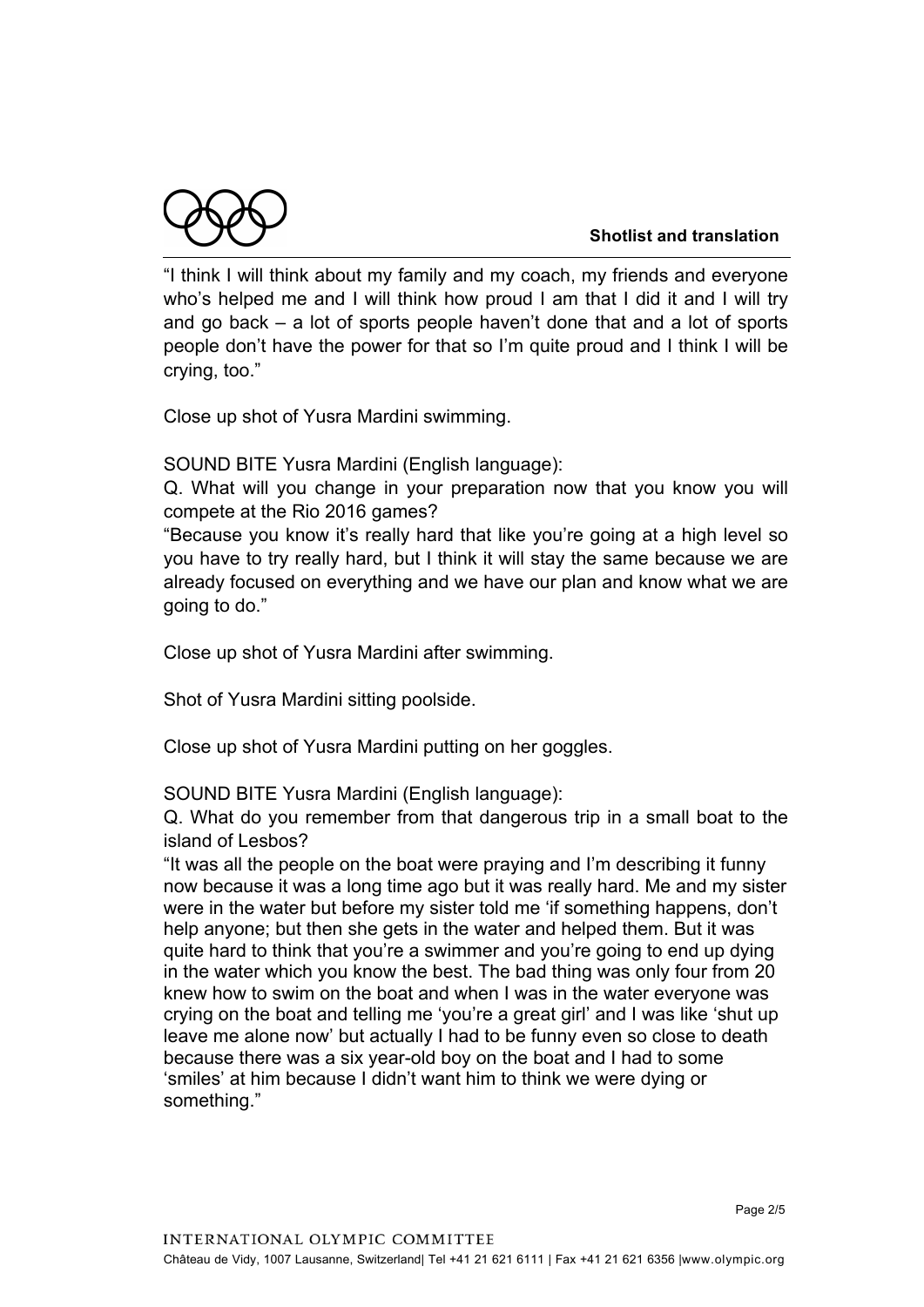

Underwater shot of Yusra Mardini swimming.

SOUND BITE Yusra Mardini (English language):

Q. What is the refugee team?

"The refugee team is athletes that run away from their homelands because they actually lose it and they want to continue as athletes. But they didn't have the material and they didn't have the support because the refugees have to do a lot of papers and a lot of things and the Olympic Committee is now supporting this team."

Shot of Yusra Mardini swimming.

Underwater shot of Yusra Mardini turning in the pool.

SOUND BITE: Yusra Mardini (English language):

Q. How do you feel competing under the Olympic flag?

"When you're an athlete you do not think if you're Syrian, or from London or Germany you just think about your race and you have your lane, your swimming cap, your swimming clothes and that's it."

Shot of Yusra Mardini getting out of the pool.

Shot of Yusra Mardini walking poolside.

SOUND BITE Yusra Mardini (English language):

Q. What would it be like to win a medal?

"I think if I have one medal I will want to take more medals because when you reach something you want one more thing but this is my goal and this is my dream to get a gold Olympic medal and after that it's okay I'll leave swimming!"

Shot of Yusra Mardini outside the Olympic Stadium in Berlin.

Close up shot of Yusra Mardini looking at the Olympic Stadium in Berlin.

Shot of Yusra Mardini looking at the Olympic stadium with the Olympic rings.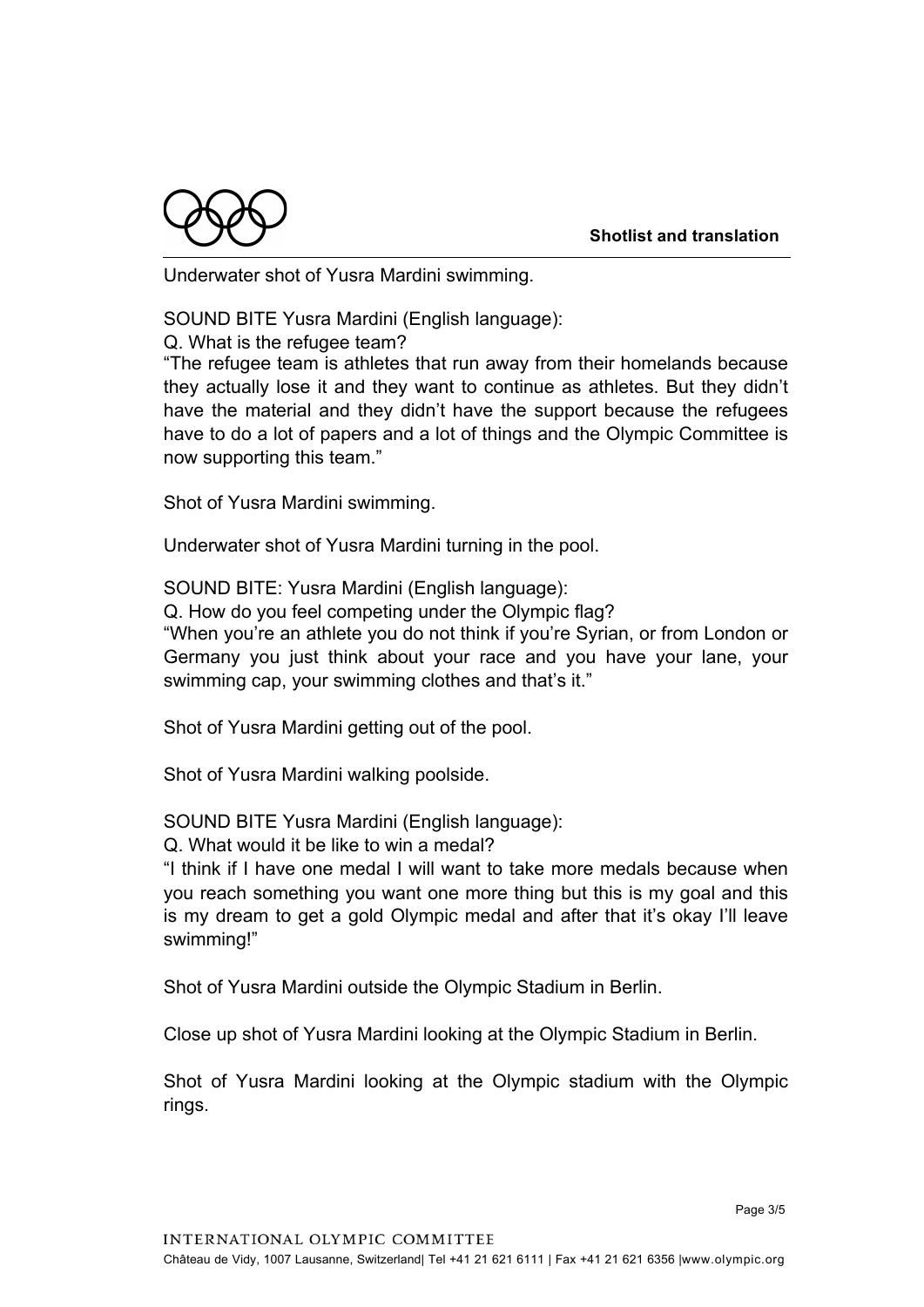Shot of Yusra Mardini outside the Olympic Stadium in Berlin.

Shot of Yusra Mardini outside the Olympic Stadium in Berlin over her shoulder.

**End** 

## **EXTRA VIDEO CLIP**

TITLE: Yusra Mardini extra sound bites (English Language)

DURATION: 3.21

SOUND BITE Yusra Mardini (English language):

QUESTION: What have you learned from your experience of being a refugee or has nothing good come out of it at all?

"if I really think about this I'm like 'you have to buy Chanel, you have to have an iPhone, you have to look good' and after this trip I know the real value of life. If someone is hurting not to leave them and walk away – that's something I didn't do before but now I know what they are feeling."

SOUND BITE Yusra Mardini (English language):

QUESTION: Did you always believe that one day you would complete at the Olympic Games?

"Actually it was one of my goals since twelve years when I started swimming. It was the end goal – the last one. The second goal for me was after I came here it opened my eyes because I saw all the refugees and saw that people were motivated after they saw my story, how I get here and 'yeah you're an inspiration and we're waiting to see what you're going to do; I want to be like you' this is really the best feeling in the world and it made me stronger."

SOUND BITE Yusra Mardini (English language):

QUESTION: How do you feel about being called a refugee?

"A lot of people will upset them but in the beginning it was and was hard ' 'you're a refugee, you don't have a home land it's not here' but I feel like refugees are humans too and refugees do have a home land. I think though